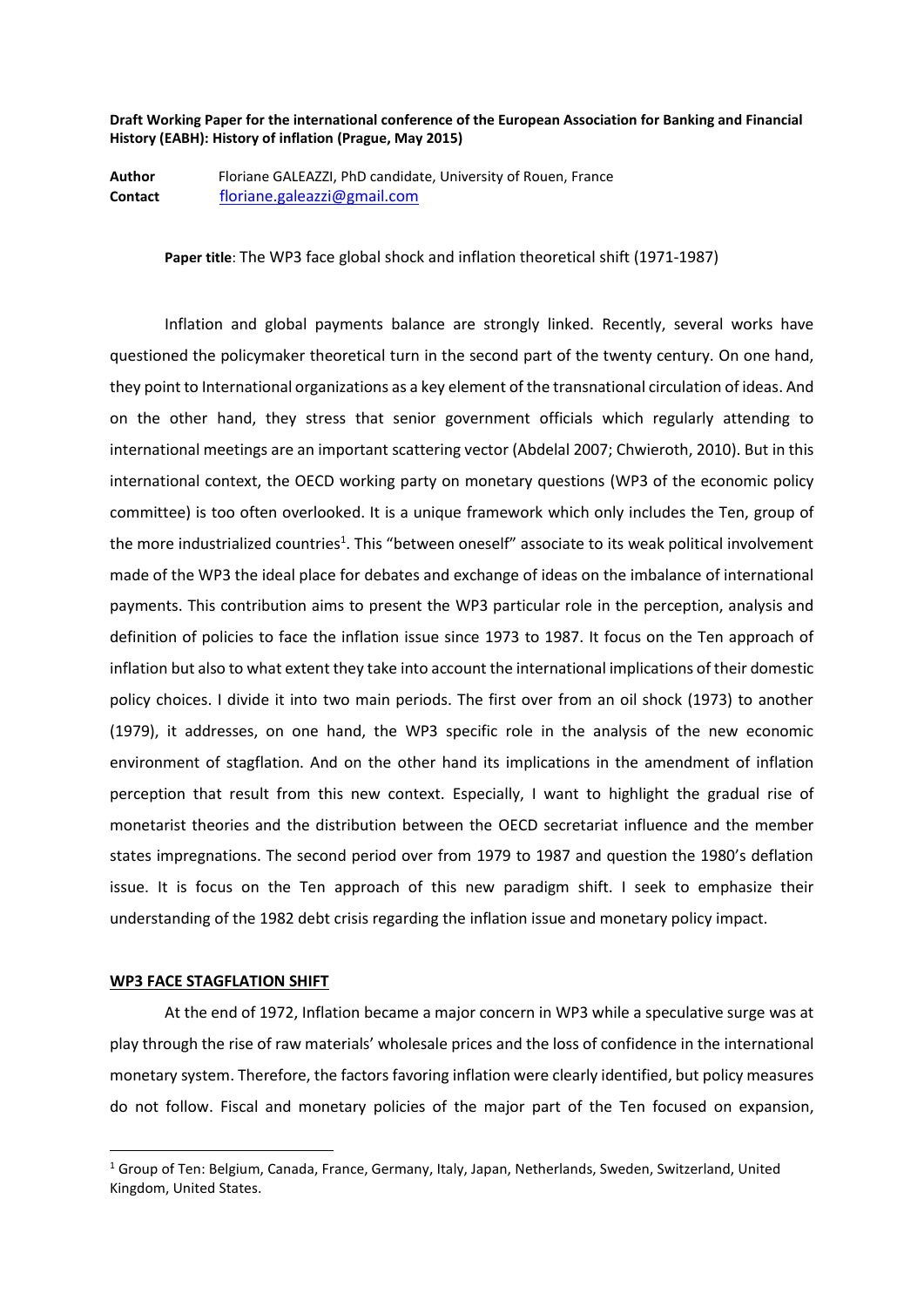according to the BIS, inflation then not being seen as a fundamental problem for economic development. <sup>2</sup> However, the coexistence of inflation's high level and unemployment was a new element for national authorities. Indeed, it was considered as impossible according to the theories followed in previous decades. <sup>3</sup> Therefore, they became skeptical about the efficiency of usual solutions to resolve this original paradigm. Many countries were turning to new approaches. Especially towards the monetarist ideas that defend, since the mid-1960s, that the link induced between inflation rate and the unemployment rate by the Phillips curve cannot be true in all situations. It assumed that some external factors influence this relationship until annihilation.<sup>4</sup>

# *Understand the new paradigm*

Analyses defending the idea of a structural change rapidly emerged within WP3. But, on one hand, the Working Group retained its monetary approach to the problem. The secretariat and BIS documents bring their general reflection but the analysis focused on the links between the economic crisis and the exchange rate. <sup>5</sup> Thus, at the February 1976 meeting, the representative of the German Ministry of Finance, Dr. Weber and the president of the group (then Otmar Emminger former member of the Bundesbank) reported: " Mr Weber stated that where monetary policy was deliberately changed with a view to specific domestics ends, any fluctuations in exchange rates induced by this should be tolerated. The chairman associating himself with this view, noted that events in the past several years may not be a good guide to the future and that, in any case, it would be difficult to lay down hard and fast rules on what "erratic" movement are".<sup>6</sup> Moreover, it appeared from WP3 meetings that members had diverging views on how to deal with this new situation. The WP3 discussions of 14 February 1974 meeting concluded with a joint position of US officials, French and Japanese to respect national policy choices : « *Bennett, Inamura and de lattre took an intermediate position. They considered that it would be unwise to decide in advance what policy measures, should be adopted to offset a fall in demand. The action required would depend on the timing of the effects and on each country's particular situation".*<sup>7</sup>

 $\overline{a}$ 

<sup>2</sup> BRI, Rapport annuel 1973, *op cit.,* p13

<sup>3</sup> Lucette LE VAN-LEMESLE, Les théories économiques et la crise de 1973, *Vingtième Siècle*. *Revue d'histoire*, 2004/4 no 84, p. 83-92.

<sup>4</sup> Pierre-Cyrille HAUTCŒUR « L'ambiguïté historique du monétarisme libéral », *Projet* 2/ 2008, n ° 303, p. 69-75.

<sup>5</sup> Pierre-Cyrille HAUTCŒUR « L'ambiguïté historique du monétarisme libéral », *Projet* 2/ 2008, n ° 303, p. 69-75. <sup>6</sup> OCDE, EPC WP3, résumé des débats lors de la réunion du groupe de Travail n°3 tenue à Paris les 16 et 17 février 1976,p 4, intervention du docteur Weber représentant du ministère des finances allemand et du président du groupe Otmar Emminger.

<sup>7</sup> OCDE, EPC WP3, résumé des débats lors de la réunion du groupe de Travail n°3 tenue à Paris le 14 février 1974, p10, résumé des positions de Jack Bennett sous-secrétaire suppléant aux affaires monétaires du Trésor américain, d'André De Lattre, sous-gouverneur de la Banque de France et du vice-ministre des Finances japonais chargé des affaires internationales, Inamura.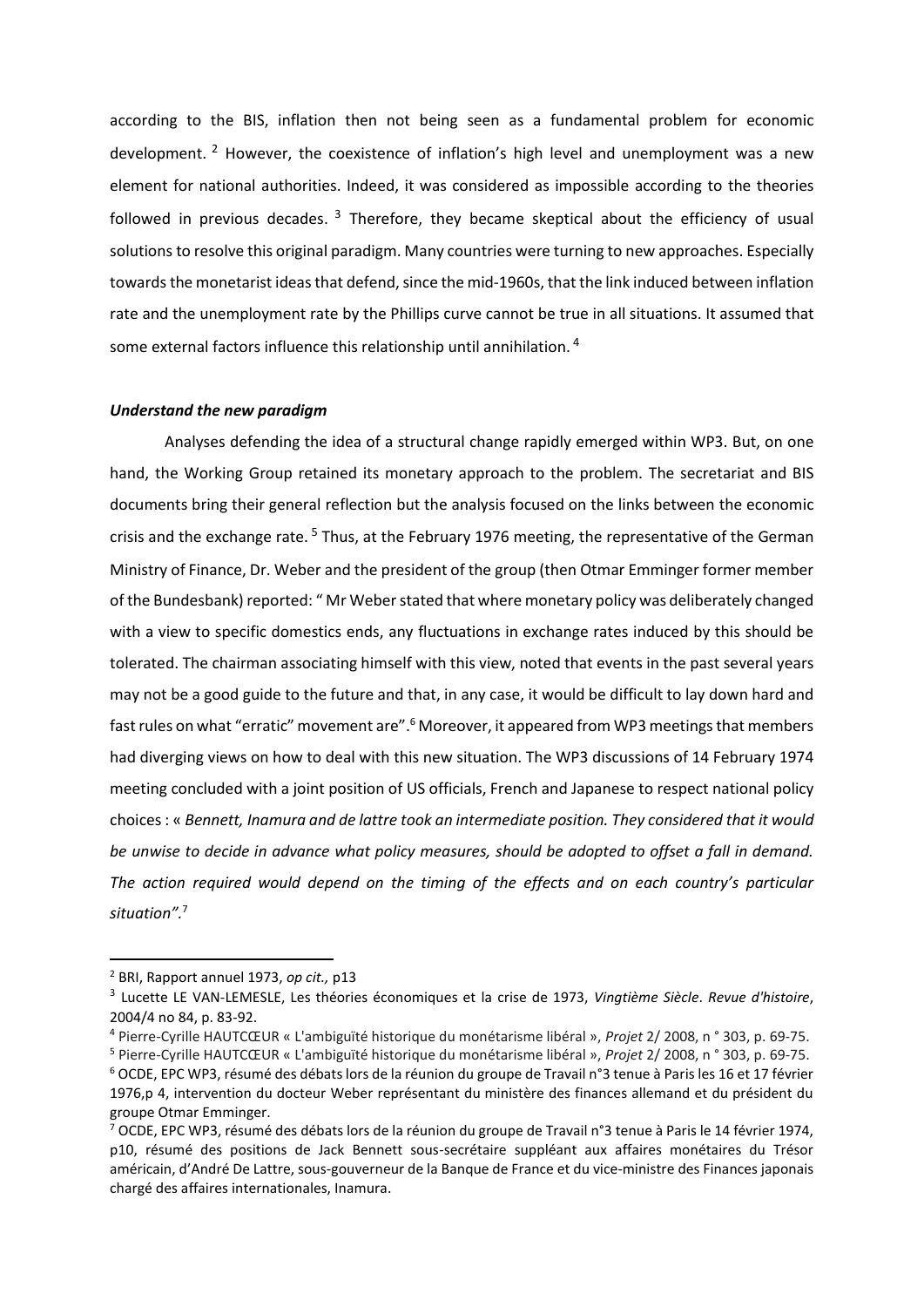There was an awareness of the paradigm shift and answers attempted within WP3 but our experts were struggling to define clearly the changes that were emerging. The link made between Keynesian and the Phillips curve theories leads them to condemn the pattern of previous decades and to turn to monetarist ideas.

#### *WP3 look to monetarism*

1

Central Banks were undeniable pivots between the national economy and the world. True heart of national financial systems, they were directly affected by the structural changes that have shaken the international economic, monetary and financial relations in the early 1970. Their role and status at both national and global levels were questioned by the emergence of the new context mingling stagflation and floating exchange rates. So Kessler, the bank representative of the Netherlands,said during the WP3 meeting of February 1976 : *Kessler noted that in considering liquidity in the present situation, it would probably be much the same whether or not the central authorities intervene as, in any case, the banking system would do the job*. 8 In all the countries members of the Group of Ten, the monetary authorities were overwhelmed by the new challenges that had emerged. It enhanced divergences of views among member states. Proponents of a liberal vision attached to occasional coordinated actions (especially the Anglo-Saxon countries) while countries like France defended the introduction of a binding regulatory framework as the only way to ensure the stability of the market. However, the Governor of the Bank of England, Gordon Richardson did not hide his reservations about the monetarist analysis, despite an inflation rate that exceeds 25%.<sup>9</sup> So the recovery plan to be proposed at the end of 1976 remains Keynesian. The latter was supported by the IMF and the entire WP3 during his presentation at WP3 the meeting on 21 December 1976. "Ultimately, the WP3 endorsed the conclusions of the IMF, under which the program started, based on the development of exports, can provide a solid basis to changing economic trends in the United Kingdom, provided that the situation interior lends itself well defined and that policies are implemented with continuity." The Federal Republic of Germany was, to some extent, the industrialized countries that fared best in terms of inflation. The maximum price increase was 8% at the height of the crisis in 1973-1974. Throughout its history, this was probably the country that was socially, most sensitive to the dangers of inflation, keeping the memory of the hyperinflation of the 1920s and its consequences both economic and political. The monetary authorities were out of step

<sup>8</sup> OCDE, EPC WP3, résumé des débats lors de la réunion du groupe de Travail n°3 tenue à Paris des 16 et 17 février 1976, p 11, intervention de Kessler, représentant de la banque des Pays-Bas.

<sup>9</sup> Forrest CAPPIE, *The Bank of England, 1950-1979*, Cambridge, Cambridge University Press, 2010, p 644-706; G. Richarson, «reflections on the conduct of monetary policy», *Bank of England Quaterly Bulletin*, 18 mars 1978.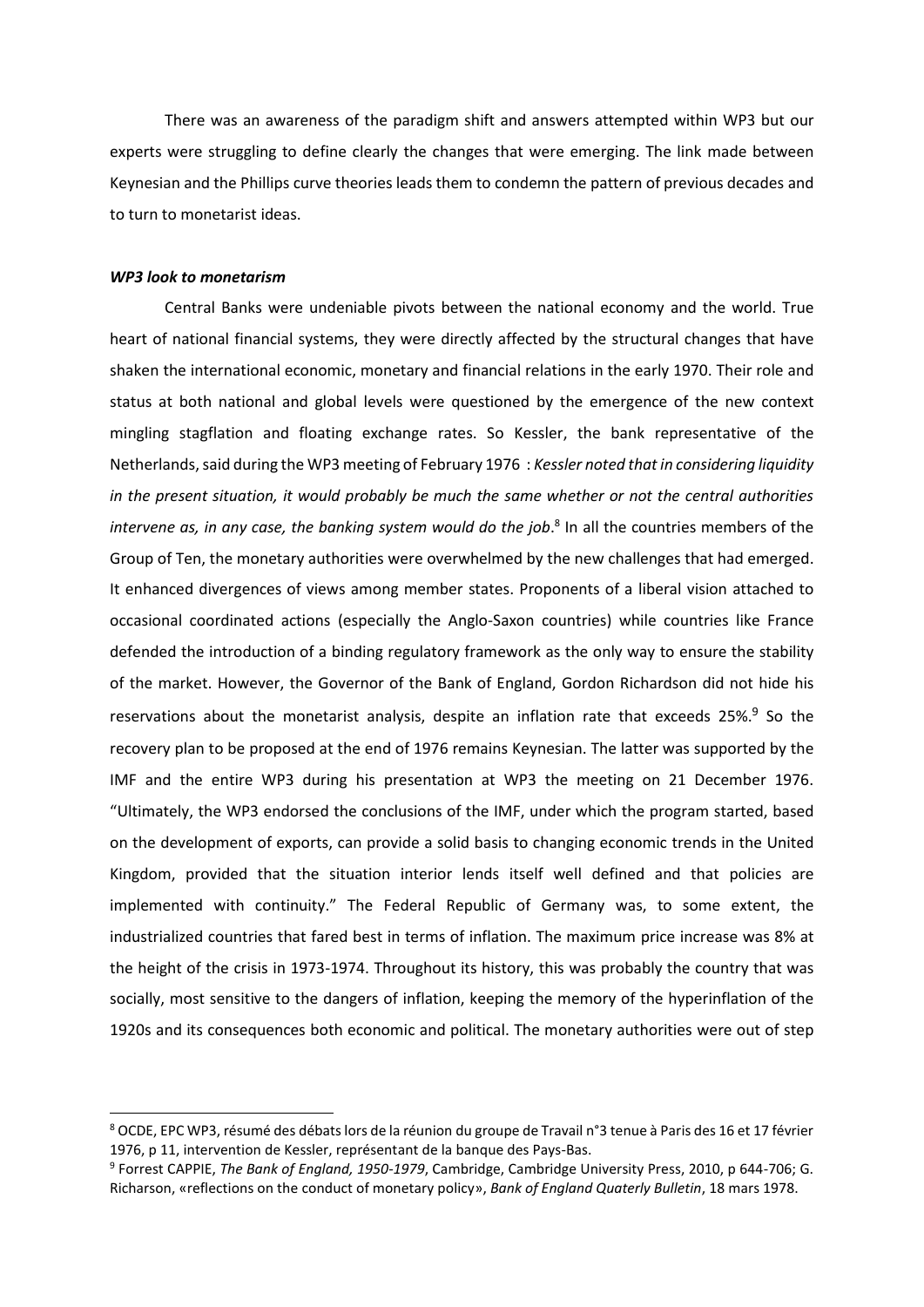with the Keynesian logic regarding the role of inflation in growth, they were still rigorous about rising prices.

WP3 is original in combined the "international acculturation" motion to maintain strong national positions. It appears from our study that the more or less conversion of participants depends on a range of other factors such as the adequacy of national positions with those of the OECD but also their sensitivity to different monetary theories. It seems that the Working Group No. 3 be the mouthpiece of its most influential member countries - the United States - rather than the host organization.

## **WP3, DEFLATION AND DEBT ISSUE**

Beyond the adaptation of national economies to oil shocks and the new paradigm that was established in the 1970s, the early 1980s composed with a major financial crisis. Perhaps the biggest since 1929. It resulted from the simultaneous emergence of debt management problems in major borrowing countries and a consequent threat to the solvency of several international banks. It was proof of the adjustments defects in the international system as well as within national economies. The result was a general feeling of worthlessness global monitoring, questioning the role of international institutions in global regulation. This structural change has been well received within the WP3. As shown the note prepared by the representative of the Banque de France [Gabriel Lefort] to the meeting of 16 November 1983: "There was little doubt that in the 1970s, the growth in capital imports by the developing countries was primarily due to the development of Euro-markets. This was even truer that developing countries were strongly seekers since they were an effective means of escaping the conditionality that the IMF makes its competition". At that time a further rise in US interest rates weighed down the debt burden then that the debt crisis seemed under control thanks to the economic recovery in industrialized countries and the IMF in favor of debtor countries.

#### *Inflation role and consequence*

For all actors, it was the deflationary policy initiated by industrial countries in the late 1970s which was directly responsible for developing countries payments difficulties. And more particularly the United States through Paul Volker policy instituted since 1979. These breaks were quickly analyzed by WP3 experts. The representative of the Bank of France summarizes the key implications in a preparatory note to the meeting of January 16, 1983: "At the root of the crisis, the focus is now much more clearly on sharing of responsibility cases between debtors who have not always borrowed wisely and lenders such as commercial banks, were strongly encouraged to take on debt when they were much more sensitive to the margins applied at security of their claims". But at the meeting following, Philippe Jurgensen, head of international relations department of the French Treasury, sets: "*As to the*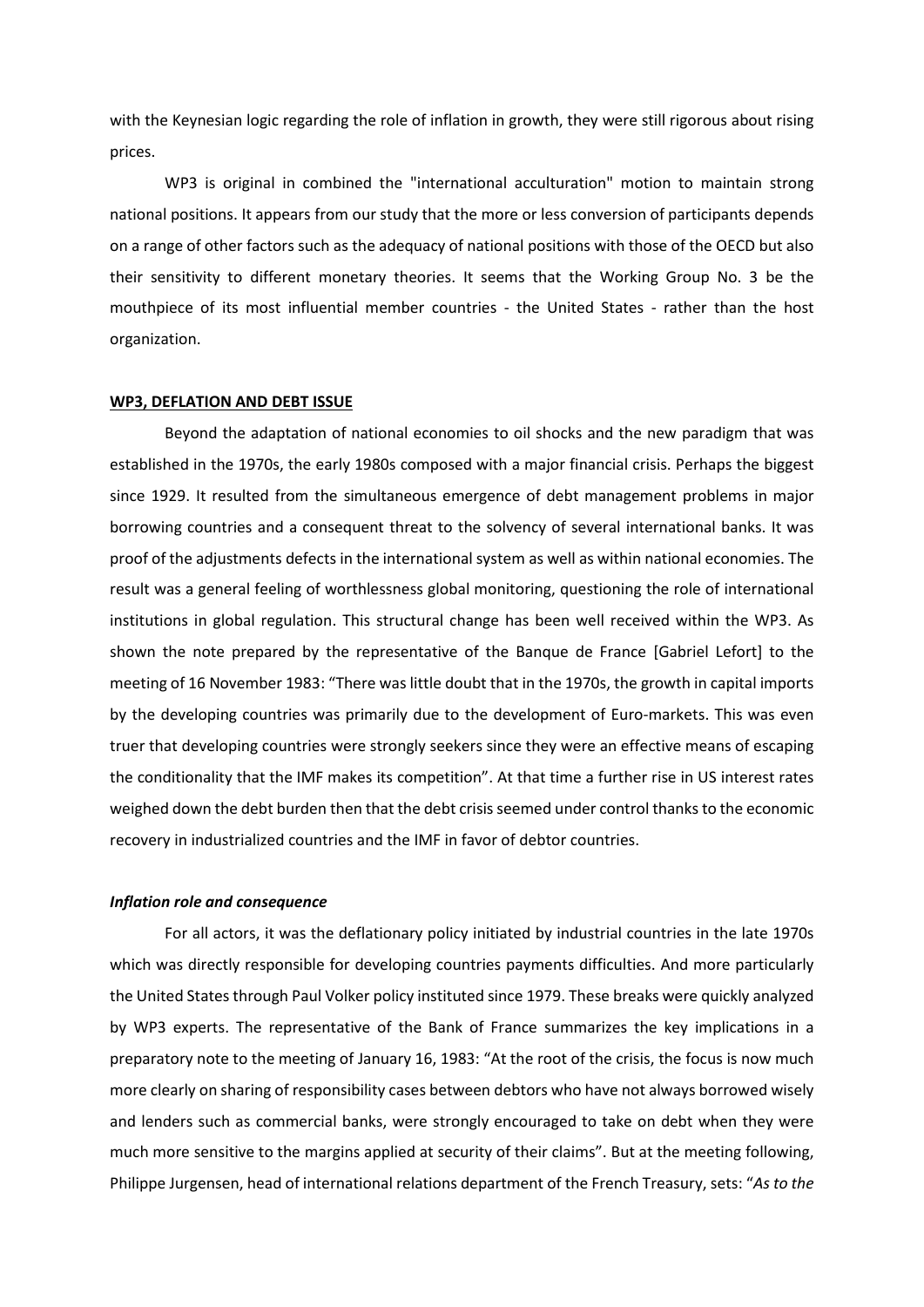*debt problem, it appeared to be closer to the subject of international liquidity than of surveillance, because indebtedness had been considerably feeding international liquidity. A distinction had to be made between public and private sources of liquidity, which led to the role of Euromarkets, the control*  of which was related to surveillance<sup>".10</sup> Thus multilateral surveillance, international liquidity, developing countries debt and inflation issues were intertwined. The same applied to national and global levels as well as public and private sectors, whose interdependence complex the crisis management.

In this new context, WP3 did not seem suited to meet the new challenges of international monetary management. He began to lose ground to IMF, which found its full place as international finance regulator. On the one hand, the need for appropriate economic policy to obtain its loans reassured private and state creditors. On the other hand, the IMF was both a place of control and an instance of international funding which could provide a full response to developing countries crises. Finally, new instances emerging on the international scene such as the Club de Paris, founded in 1956, but taking on a new dimension in the context of the early 1980s.

# *Redesign monetary policy role*

**.** 

The second oil crisis highlighted the excessive confidence in the sustainable and inevitable nature of the development process and the private financial institutions increasingly important role in the imbalance of economic fundamentals. Within the Working Group No. 3, the issue was debated before the bubble bursts and the minutes of the meeting of 8 and 9 July 1982 highlights the differences in viewpoint among member countries: *On Latin America, some were daunted by the sheer size of the borrowing which Mexico, for example, now needed to undertake each year. Others, however, were less concerned, pointing to the huge medium – to long- term potential of these countries and to the fact that loans were anyway, spread over a large number of banks. There were anxieties that default might become fashionable – a "commune of debtors" was I believe the phrase Mr Jurgensen used; and on the other hand there was the proposition – perhaps not altogether comforting- that the biggest borrowers were too big to be allowed to fail. The main impression to come from all this seemed to be that the banks were in future likely to be much more selective in their lending.<sup>11</sup>* This summary of the debates reveals the group members mixed anxiety vis-à-vis developing countries widespread default risk. The confirmation of the fears raised led the WP3 to changed its focus as indicated in the minutes of the meeting in March 1983 (first report available for the period following the start of the crisis in August

<sup>&</sup>lt;sup>10</sup> ABF, 1489200304.75, compte-rendu de la réunion des suppléants du groupe des Dix, le 17 novembre 1983, intervention de Philippe Jurgensen.

<sup>&</sup>lt;sup>11</sup> ABF, 1489200206.69, compte rendu de la réunion du groupe de Travail n°3 des 8 et 9 juillet 1982 tenue au château de la Muette à Paris, p4